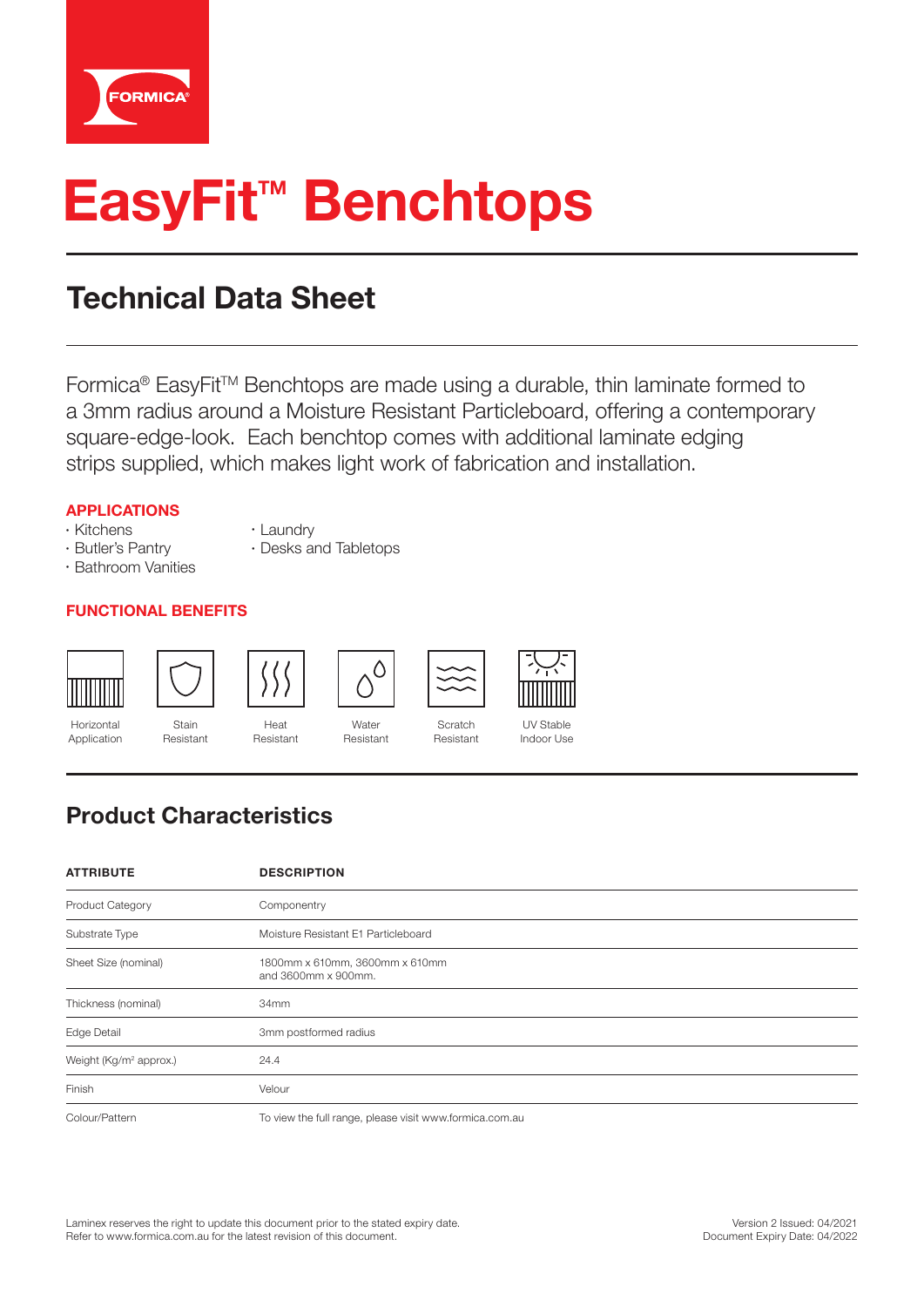# **Formica®EasyFit™ Benchtops**

Technical Data Sheet

#### Dimensional Tolerance

(Tested to ISO 4586-2)

| <b>ATTRIBUTE</b> | <b>MEASUREMENT</b>                                                    |  |
|------------------|-----------------------------------------------------------------------|--|
| <b>Thickness</b> | $\pm$ 0.6mm                                                           |  |
| Edge Defects     | Defect free length and width within the nominal sheet size minus 20mm |  |
| Length and Width | $±$ 4.0mm                                                             |  |
| Squareness       | $\leq$ 2mm (variation in diagonal measurement)                        |  |
| Flatness         | 1.5mm/m maximum deviation                                             |  |

## Surface Quality

(Tested to ISO 4586-2)

| <b>ATTRIBUTE</b>                      | <b>MEASUREMENT</b>                                                                                                                                                                                   |  |  |  |
|---------------------------------------|------------------------------------------------------------------------------------------------------------------------------------------------------------------------------------------------------|--|--|--|
| <b>Inspection Guidelines</b>          | Viewing distance 0.75 to 1.5m from laminate surface<br>Light intensity approximately 800 to 1000 lx at the laminate surface<br>Using normal vision, corrected if necessary. No magnification devices |  |  |  |
| Dirt, Spots & Similar Surface Defects | The admissible size of defects is based on a maximum contamination area equivalent to 1.0mm <sup>2</sup> /m <sup>2</sup> and is proportional to<br>the sheet size under inspection                   |  |  |  |
|                                       | The total admissible area of contamination may be concentrated in one spot or dispersed over an unlimited amount of<br>smaller defects                                                               |  |  |  |
| Fibres, Hairs & Scratches             | The admissible size of defects is based on a maximum contamination length equivalent to 10mm/m <sup>2</sup> and is proportional to<br>the sheet size under inspection                                |  |  |  |
|                                       | The total admissible length of contamination may be concentrated in one defect or dispersed over an unlimited amount of<br>smaller defects                                                           |  |  |  |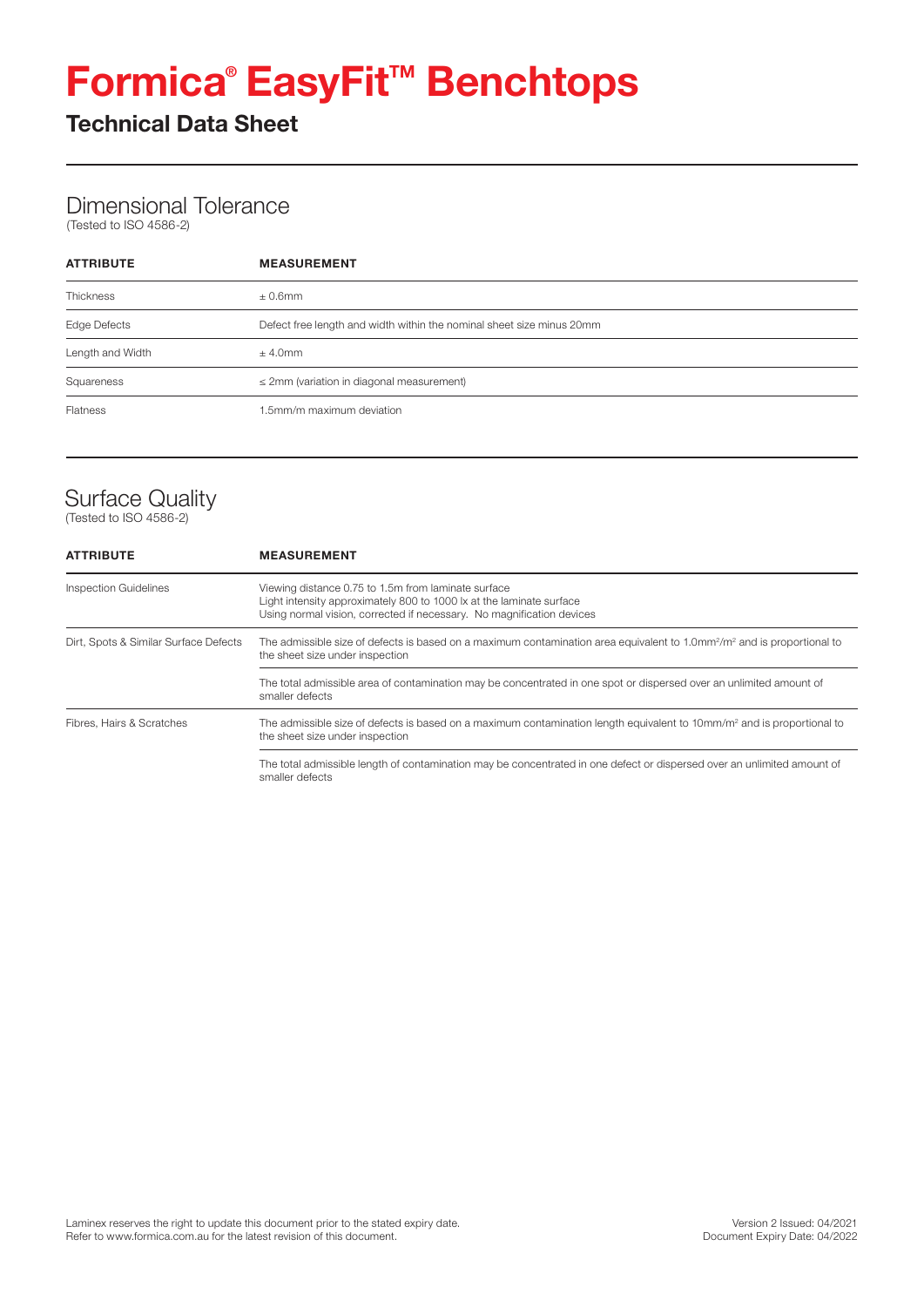# **Formica®EasyFit™ Benchtops**

#### Technical Data Sheet

#### Surface Performance

(Tested to ISO 4586-2)

| <b>ATTRIBUTE</b>                                 | <b>MEASUREMENT</b>                                                                                                 |                                                                                                                    |                                                                                                                       |  |  |
|--------------------------------------------------|--------------------------------------------------------------------------------------------------------------------|--------------------------------------------------------------------------------------------------------------------|-----------------------------------------------------------------------------------------------------------------------|--|--|
| Resistance to Surface Wear                       | Initial wear $\geq$ 150 cycles. Average wear $\geq$ 350 cycles                                                     |                                                                                                                    |                                                                                                                       |  |  |
| Resistance to immersion in boiling<br>water      | Appearance rating not worse than 4<br>Slight change of gloss and/or colour, only visible at certain viewing angles |                                                                                                                    |                                                                                                                       |  |  |
| Resistance to water vapour                       |                                                                                                                    | Appearance rating not worse than 4<br>Slight change of gloss and/or colour, only visible at certain viewing angles |                                                                                                                       |  |  |
| Resistance to Wet Heat<br>at 100°C               |                                                                                                                    | Appearance rating not worse than 4<br>Slight change of gloss and/or colour, only visible at certain viewing angles |                                                                                                                       |  |  |
| Resistance to Dry Heat<br>at $180^{\circ}$ C     |                                                                                                                    | Appearance rating not worse than 4<br>Slight change of gloss and/or colour, only visible at certain viewing angles |                                                                                                                       |  |  |
| Dimensional stability at elevated<br>temperature |                                                                                                                    | Longitudinal direction: Maximum cumulative change 1.10 %<br>Transverse direction: Maximum cumulative change 1.40 % |                                                                                                                       |  |  |
| Dimensional stability at ambient<br>temperature  | Longitudinal direction: Maximum cumulative change 1.10 %<br>Transverse direction: Maximum cumulative change 1.40 % |                                                                                                                    |                                                                                                                       |  |  |
| Resistance to Impact<br>by Small Diameter Ball   | Force $\geq 20$ Newton                                                                                             |                                                                                                                    |                                                                                                                       |  |  |
| Resistance to cracking under stress              | Appearance rating not worse than 4<br>Hairline cracks only visible under 6X magnification                          |                                                                                                                    |                                                                                                                       |  |  |
| Resistance to Scratching                         | Rating = $3$ (Force $\geq 2$ Newton)                                                                               |                                                                                                                    |                                                                                                                       |  |  |
| Resistance to Staining                           | Groups<br>182                                                                                                      | Acetone<br>Coffee (120g of coffee per litre of water)                                                              | Appearance rating not worse than 5<br>No visible change                                                               |  |  |
|                                                  | Group 3                                                                                                            | Sodium hydroxide (25% solution)<br>Hydrogen peroxide (30% solution)<br>Shoe polish                                 | Appearance rating not worse than 4<br>Slight change of gloss and/or colour, only visible at certain<br>viewing angles |  |  |
| Lightfastness                                    | Contrast: Grey scale rating $\geq 4$<br>When tested in contrast with Blue wool 6 Ref: ISO 105-A02                  |                                                                                                                    |                                                                                                                       |  |  |

#### Adhesion Performance

(Tested to AS/NZS 4266.2)

| <b>ATTRIBUTE</b>     | <b>MEASUREMENT</b> |
|----------------------|--------------------|
| <b>Bond Strength</b> | $\geq 1.3$ MPa     |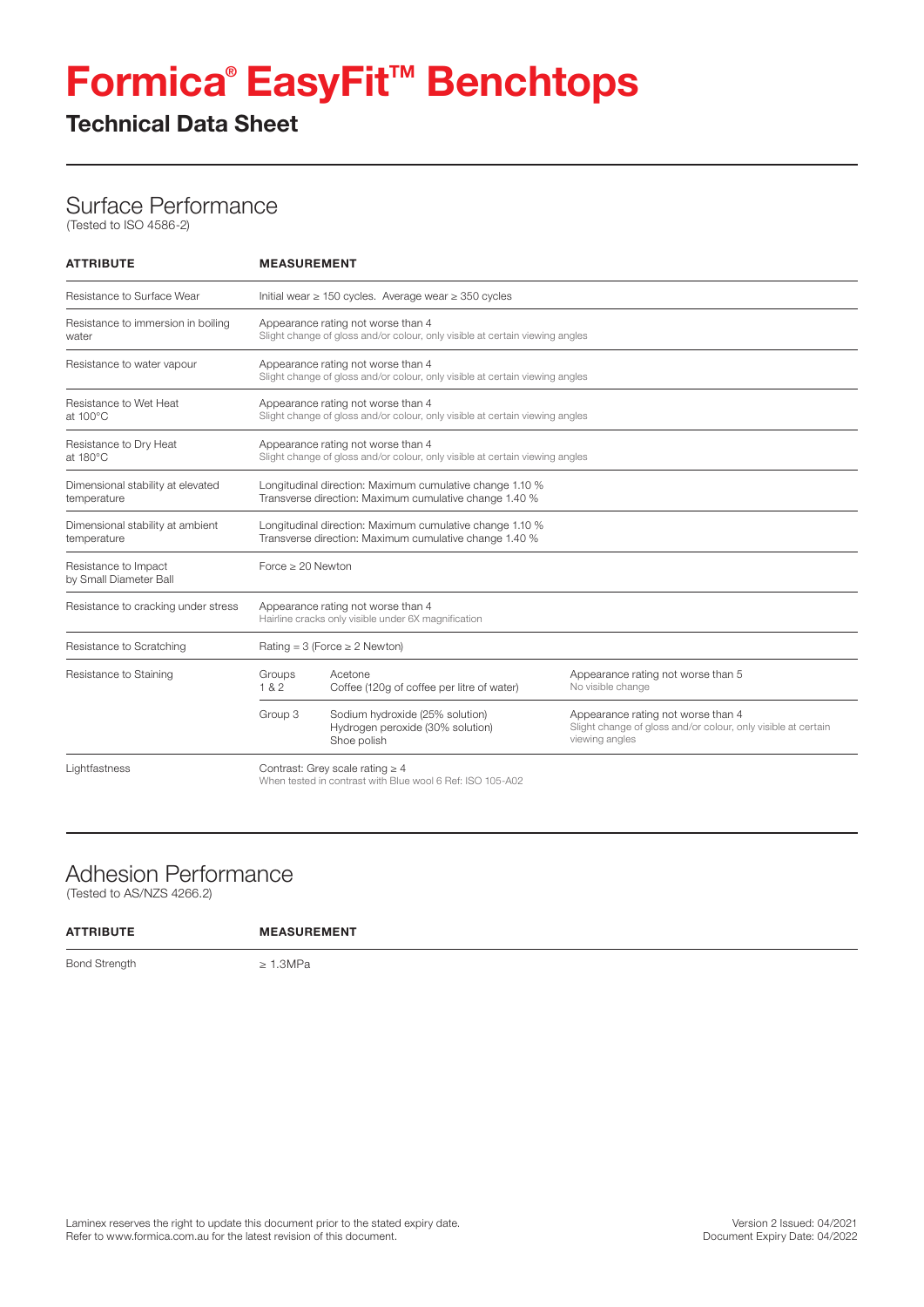# **Formica®EasyFit™ Benchtops**

Technical Data Sheet

#### Substrate Performance

(Tested to AS/NZS 4266.1)

|                                    |                   | <b>MEASUREMENT</b><br>33MM |                       |  |
|------------------------------------|-------------------|----------------------------|-----------------------|--|
| <b>ATTRIBUTE</b>                   | <b>UNITS</b>      |                            |                       |  |
|                                    |                   | <b>MINIMUM VALUES</b>      | <b>TYPICAL VALUES</b> |  |
| Thickness Tolerance                | mm                | ±0.3                       | ±0.3                  |  |
| Density                            | Kg/m <sup>3</sup> |                            | $610 \pm 30$          |  |
| Internal bond                      | MPa               | 0.25                       | $0.50 - 0.65$         |  |
| Modulus of Rupture                 | MPa               | 10                         | $12 - 15$             |  |
| Modulus of Elasticity              | MPa               | 1500                       | 2500 - 2800           |  |
| Surface Soundness                  | <b>MPa</b>        | 0.9                        | $1.2 - 1.5$           |  |
| Screw Holding, Face                | Force N           | 1000                       | $1000 - 1200$         |  |
| Screw Holding, Edge                | Force N           | 600                        | $600 - 700$           |  |
| Thickness Swell (24hr)             | %                 | (Max) 12.0                 | $6.5 - 10.0$          |  |
| Wet Bending Strength<br>(Method A) | <b>MPa</b>        | 4.0                        | $4.0 - 4.5$           |  |
| Formaldehyde                       | mg/L              | $\leq 1.5$                 | $E1 \le 1.5$          |  |

#Table contains representative values only. Performance variation outside stated typical values does not constitute a product failure.

## Specialty Performance

| <b>ATTRIBUTE</b>       | <b>TESTED TO:</b>                       |                            | <b>TYPICAL VALUES</b>                      |               |
|------------------------|-----------------------------------------|----------------------------|--------------------------------------------|---------------|
| Fire Hazard Properties | <b>AS/NZS 3837</b><br>(In accordance to | Laminate Surface           | Group Number                               | 2             |
|                        | AS5637.1)                               |                            | Average Specific Extinction Area<br>(ASEA) | 64.3 $m^2/Kq$ |
|                        |                                         | Particleboard<br>Substrate | Group Number                               | 3             |
|                        |                                         |                            | Average Specific Extinction Area<br>(ASEA) | 55.8 $m^2/Kq$ |

Note: In accordance with AS 5637.1, the Group Number of a multi-layered product is defined as the highest group number achieved. The Formica Laminate Benchtop is thus declared as a Group 3 product.